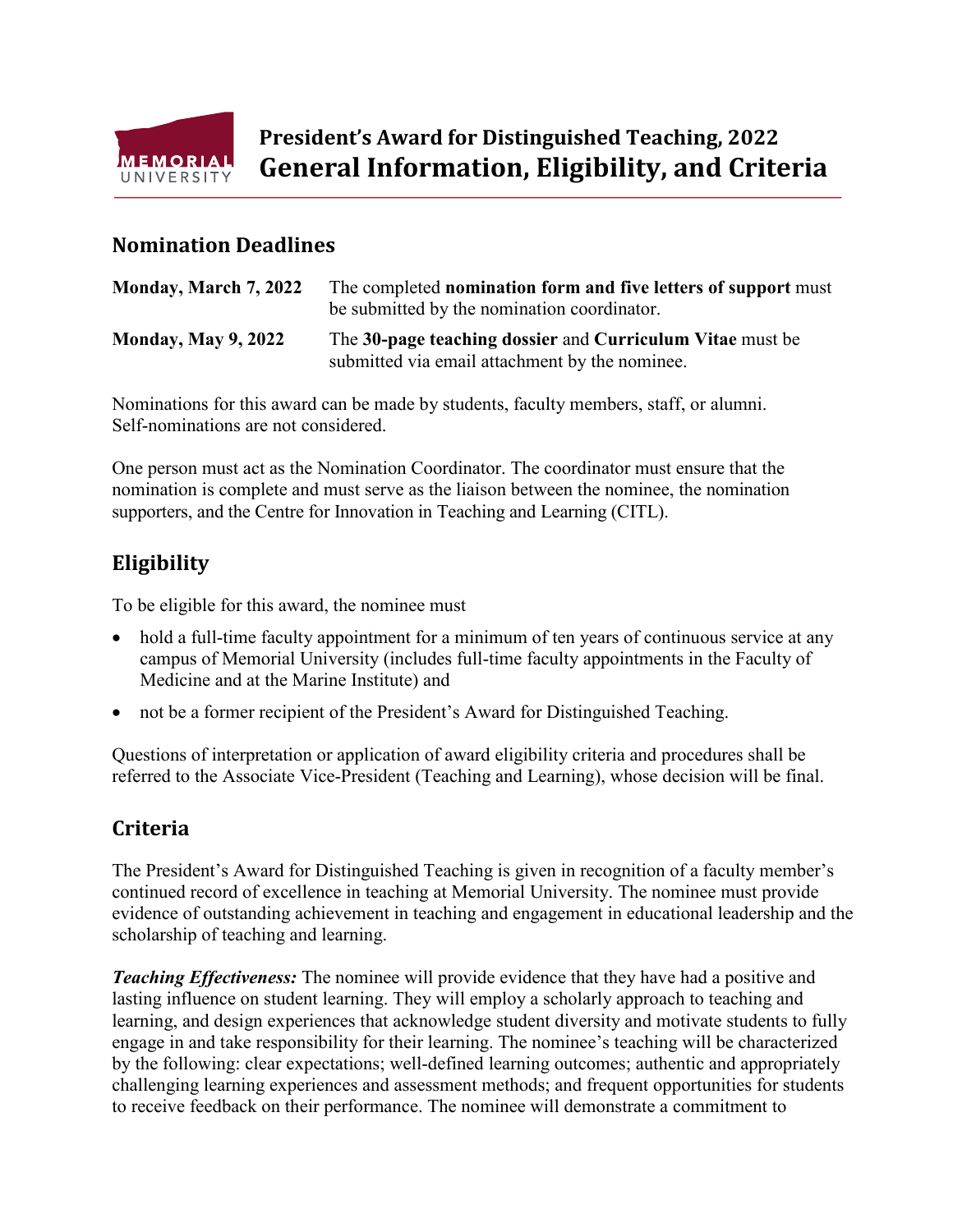professional learning and development by critically reflecting on their courses and teaching practice, soliciting and responding to student feedback, and engaging in formal and informal teaching development events and activities. Evidence of teaching effectiveness may include the following: course syllabi; instructional materials; descriptions of innovative teaching, learning, or assessment strategies; student work; feedback from students; list of teaching development events in which the nominee has participated; and student achievement directly related to the nominee's teaching and support.

*Educational Leadership:* The nominee will have made a significant contribution to practices, policies, or processes that enhance teaching effectiveness, the quality of student learning experiences, and/or teaching and learning environments. The nominee will have undertaken a variety of roles, such as, advocate, mentor, facilitator of teaching development opportunities, member of committees or working groups, and leader of special initiatives. The ability to inspire, engage, and support colleagues in their teaching development will be evident. Leadership roles and activities may have been undertaken while in a formal leadership position or beyond appointed roles and responsibilities, and will have impact at the department, faculty, or institutional level and, perhaps, beyond. Evidence of educational leadership may include the following: letters of support that speak to the nominees educational leadership contributions and impact; descriptions of contributions to teaching and learning related committees, working groups, or task forces; and media coverage related to teaching and learning initiatives the nominee has lead.

*Scholarship of Teaching and Learning:* The nominee will have engaged in the systematic investigation of questions related to teaching and learning. The nominee will provide evidence that their research, scholarship, or inquiry has advanced their own understanding of how students learn within specific contexts and how teaching practices and strategies can influence learning. They will have contributed knowledge about effective teaching and learning beyond their own practice through formal or informal presentations and/or publications. Evidence of scholarship in teaching and learning (SoTL) may include the following: a description of a SoTL project; a list of peerreviewed or invited publications or presentations related to the nominee's SoTL; letters from colleagues that speak to the nominee's contribution to teaching and learning through SoTL; and a list of publications (on SoTL and/or teaching generally or in one's discipline) for which the nominee has served as an editor or peer reviewer.

Please note that while material related to teaching activities prior to appointment at Memorial University is welcomed, the Committee's decision will be influenced primarily by teaching and leadership demonstrated at Memorial.

## **The Award**

Recipients of the President's Award for Distinguished Teaching, up to two of which may be presented in any year, will be honoured with the following:

- 1. \$5,000 to be used by the recipient in support of teaching activities
- 2. Registration and airfare to attend either the Society for Teaching and Learning in Higher Education annual conference or another conference with an instructional focus as identified by the recipient
- 3. An award designation after the recipient's name in the University Calendar